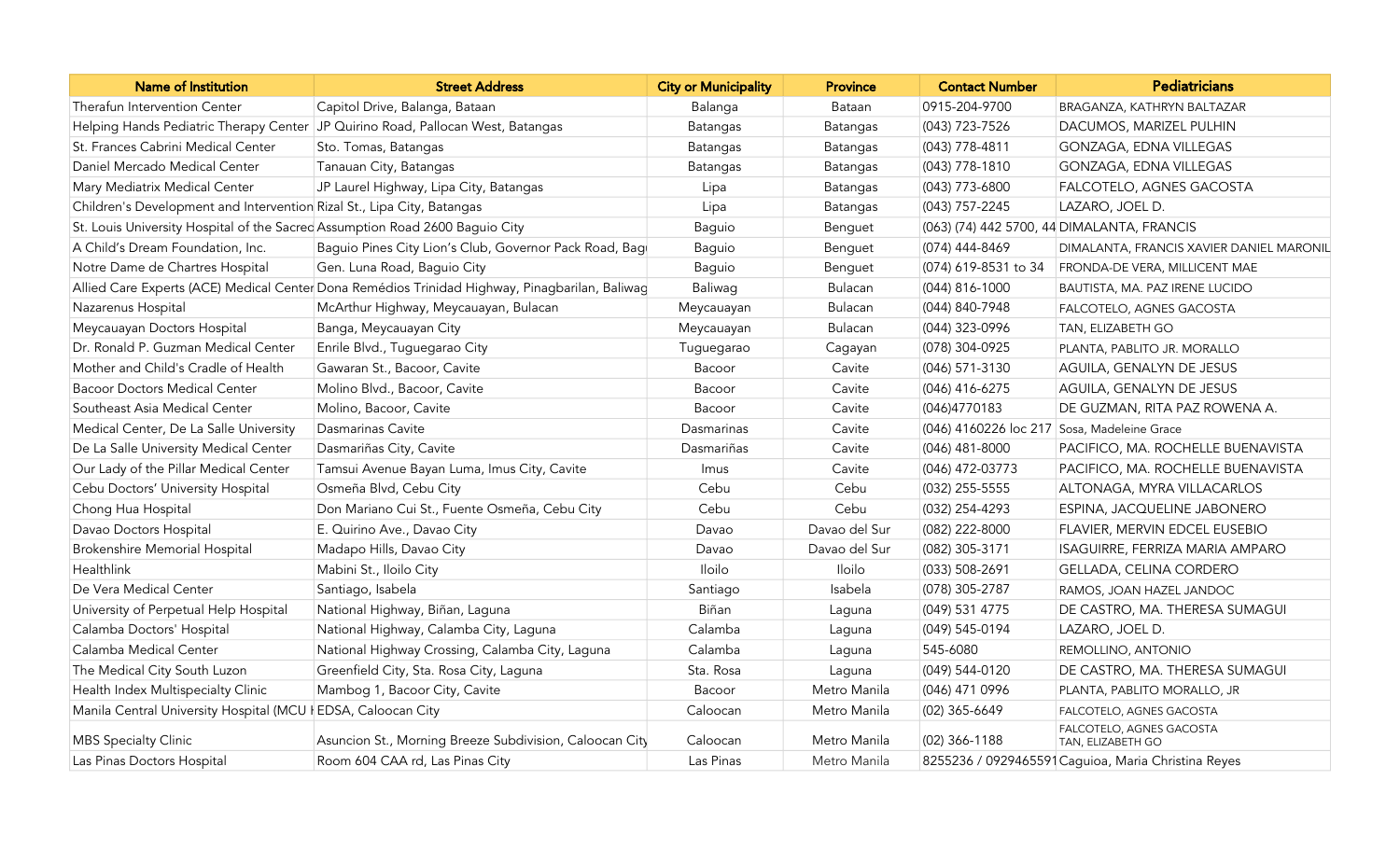| <b>Name of Institution</b>                                             | <b>Street Address</b>                                                                              | <b>City or Municipality</b> | <b>Province</b> | <b>Contact Number</b>                 | <b>Pediatricians</b>                                                                                                                                                    |
|------------------------------------------------------------------------|----------------------------------------------------------------------------------------------------|-----------------------------|-----------------|---------------------------------------|-------------------------------------------------------------------------------------------------------------------------------------------------------------------------|
| Las Piñas Doctors Hospital                                             | CAA Road, Las Piñas                                                                                | Las Pinas                   | Metro Manila    | (02) 825-5236                         | CAGUIOA, MARIA CRISTINA REYES                                                                                                                                           |
| Perpetual Help                                                         | Alabang-Zapote Road, Almanza Uno, Las Pinas                                                        | Las Pinas                   | Metro Manila    | 874 8515                              | REMOLLINO, ANTONIO                                                                                                                                                      |
| University of Perpetual Help DALTA Medi Alabang-Zapote Road, Las Piñas |                                                                                                    | Las Piñas                   | Metro Manila    | $(02)$ 874-8515                       | MALIJAN, MARIA CIELO BALITA                                                                                                                                             |
| <b>Medical Plaza</b>                                                   | Amorsolo St. corner Dela Rosa St., Legaspi Village, Maka                                           | Makati                      | Metro Manila    | (02) 750-8965                         | BALOCA, MARIA MICHIKO CARUNCHO                                                                                                                                          |
| Makati Medical Center                                                  | Amorsola Street, Makati City                                                                       | Makati                      | Metro Manila    | 8888999 loc 7228                      | Benitez, Bernadette Carpio                                                                                                                                              |
| Makati Medical Center                                                  | Amorsolo St., Legazpi Village, Makati                                                              | Makati                      | Metro Manila    | (02) 888-8999                         | RELOZA, MA. VERONICA NABLE<br>REYES, ALEXIS SOCORRO DE LEON<br>SIA, JAN HAROLD DE LA CRUZ                                                                               |
| <b>Medical Towers Makati</b>                                           | 103 Herrera St., Legaspi Village, Makati City                                                      | Makati                      | Metro Manila    | 818 8582                              | TREICHLER-BORGAILY, ANNA                                                                                                                                                |
| Medical Towers Makati                                                  | V.A. Rufino St., Legaspi Village, Makati                                                           | Makati                      | Metro Manila    | (02) 819-0719                         | TREICHLER, ANNA MARIA                                                                                                                                                   |
| Polymedic Hospital                                                     | Edsa Avenue Addition Hills, Mandaluyong                                                            | Mandaluyong                 | Metro Manila    | 531 7959 / 5314911/2 LUSPO, PORTIA V. |                                                                                                                                                                         |
| Clinica Manila                                                         | SM Megamall, Mandaluyong City                                                                      | Mandaluyong                 | Metro Manila    | $(02)$ 661-7777                       | PRUDENCIO, MARY ANN MOYA                                                                                                                                                |
| ManilaMed (Medical Center Manila)                                      | Taft Ave. corner UN Ave., Manila                                                                   | Manila                      | Metro Manila    | $(02)$ 523-8131                       | ANG-NOLASCO, VICTORIA DOMINIQUE CHUA<br>DACUMOS, MARIZEL PULHIN<br>MORAL, MA. ANNA LOURDES ARBOLADO<br>QUILENDRINO, MARIA ISABEL OSABEL<br>VILLADOLID, RITA GRACE REYES |
| QualiMed Surgery Center                                                | UP-PGH Faculty Medical Arts Building (FMAB) PGH Com                                                | Manila                      | Metro Manila    | (02) 708-0000                         | ANG-NOLASCO, VICTORIA DOMINIQUE CHUA<br>QUILENDRINO, MARIA ISABEL OSABEL                                                                                                |
| University of Santo Tomas Hospital                                     | España Blvd., Sampaloc, Manila                                                                     | Manila                      | Metro Manila    | (02) 731-3001                         | BRAGANZA, KATHRYN BALTAZAR<br>SALAZAR, MA. NOEMI TANGLAO                                                                                                                |
| Manila Doctors Hospital                                                | U.N. Avenue, Manila                                                                                | Manila                      | Metro Manila    | (02) 558-0888                         | CRUZ-CONDUCTO, CHRISTINE LEONOR MA.<br>MALIJAN, MARIA CIELO BALITA<br>SIA, JAN HAROLD DE LA CRUZ<br>VILLADOLID, RITA GRACE REYES                                        |
| UP-PGH, Department of Pediatrics                                       | Manila Taft Avenue, Manila                                                                         | Manila                      | Metro Manila    | 521 8450 loc. 2120 / 2 DE GUZMAN, RIA |                                                                                                                                                                         |
| Our Lady of Lourdes Hospital                                           | Sta. Mesa, Manila                                                                                  | Manila                      | Metro Manila    | $(02)$ 716-3901                       | FALCOTELO, AGNES GACOSTA                                                                                                                                                |
| Philippine General Hospital                                            | Taft Ave., Manila                                                                                  | Manila                      | Metro Manila    | (02) 554-8400                         | MANALO, STELLA GUERRERO<br>MORAL, MA. ANNA LOURDES ARBOLADO                                                                                                             |
| St. Luke's Medical Center                                              | 1177 Jorge Bocobo St, Ermita                                                                       | Manila                      | Metro Manila    | 523 1426                              | PADILLA, CARMENCITA                                                                                                                                                     |
| Perpetual Succor Hospital and Maternity                                | F. Cayco St., Sampaloc, Manila                                                                     | Manila                      | Metro Manila    | $(02)$ 731-1631                       | QUILENDRINO, MARIA ISABEL OSABEL                                                                                                                                        |
| Chinese General Hospital                                               | Blumentritt Road, Sampaloc, Manila                                                                 | Manila                      | Metro Manila    | $(02)$ 711-4141                       | TAN, ELIZABETH GO                                                                                                                                                       |
| St. Victoria Hospital                                                  | JP Rizal St., Marikina                                                                             | Marikina                    | Metro Manila    | $(02)$ 475-1552                       | VILLADOLID, RITA GRACE REYES                                                                                                                                            |
| Asian Hospital and Medical Center                                      | Civic Drive, Alabang, Muntinlupa                                                                   | Muntinlupa                  | Metro Manila    | (02) 771-9000                         | CAGUIOA, MARIA CRISTINA REYES<br>LAZARO, JOEL D<br>MORAL, MA. ANNA LOURDES ARBOLADO                                                                                     |
| Medical Center Filinvest Corporate City                                | 2205 Civic Drive, Alabang Muntinlupa City                                                          | Muntinlupa                  | Metro Manila    | 7719250                               | Lazaro, Joel                                                                                                                                                            |
|                                                                        | Still Waters Center for Exceptional Childr Prime St. corner Ventura St., Ayala Alabang, Muntinlupa | Muntinlupa                  | Metro Manila    | (02) 807-9969                         | PACIFICO, MA. ROCHELLE BUENAVISTA<br>QUILENDRINO, MARIA ISABEL OSABEL                                                                                                   |
| Stillwaters for Asia, Kennedy Center                                   | Madrigal Business Park, Alabang Muntinlupa                                                         | Muntinlupa                  | Metro Manila    | 8079969                               | Pacifico, Rochelle Buenavista                                                                                                                                           |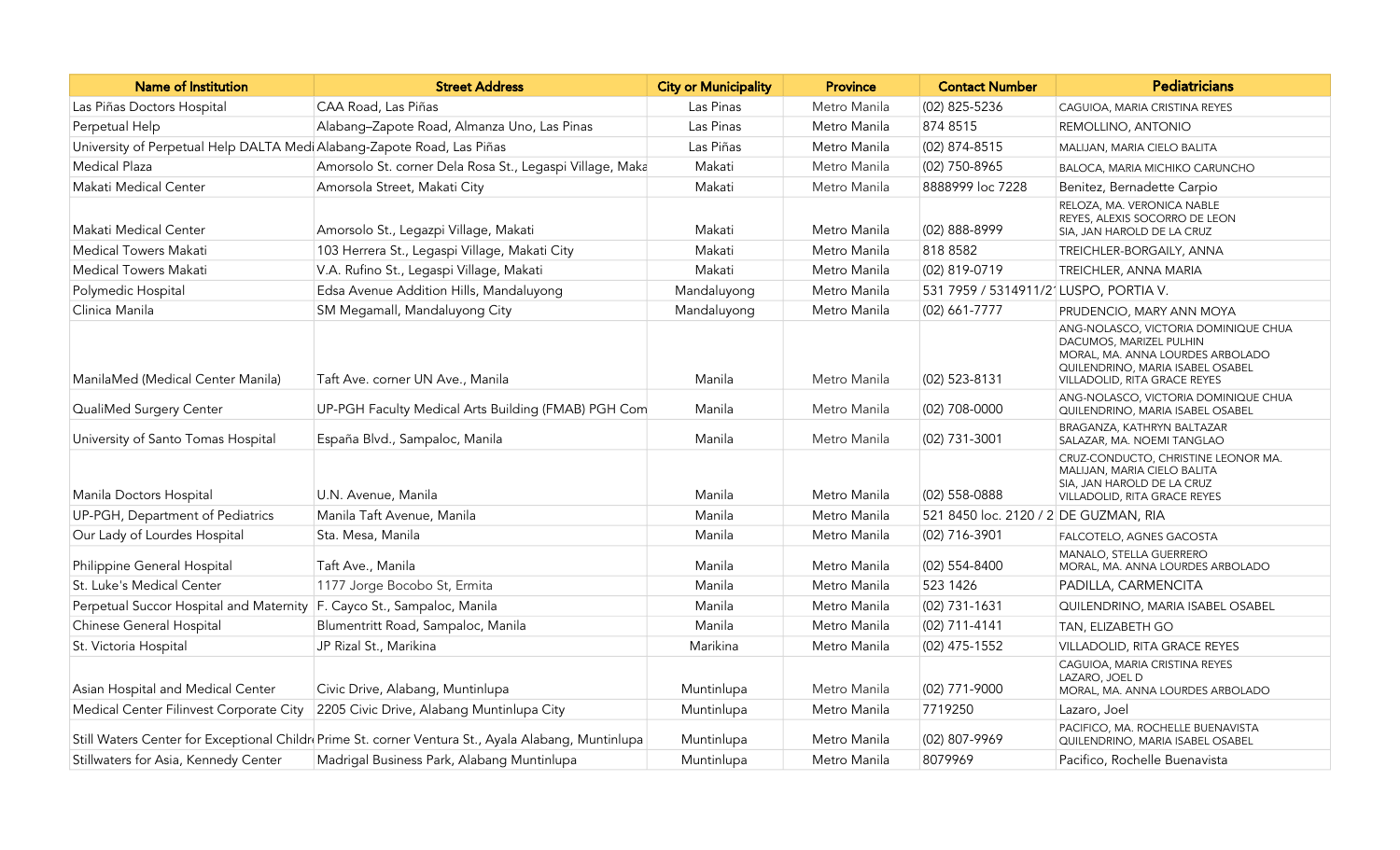| Name of Institution                                                                                | <b>Street Address</b>                                 | <b>City or Municipality</b> | <b>Province</b> | <b>Contact Number</b>                           | Pediatricians                                                                                                                                                                                                                              |
|----------------------------------------------------------------------------------------------------|-------------------------------------------------------|-----------------------------|-----------------|-------------------------------------------------|--------------------------------------------------------------------------------------------------------------------------------------------------------------------------------------------------------------------------------------------|
| Protacio Hospital                                                                                  | Quirino Ave., Parañaque City                          | Parañaque                   | Metro Manila    | (02) 852-2953                                   | PACIFICO, MA. ROCHELLE BUENAVISTA                                                                                                                                                                                                          |
| San Juan De Dios Hospital                                                                          | Roxas Blvd., Pasay City                               | Pasay                       | Metro Manila    | $(02)$ 831-9731                                 | FALCOTELO, AGNES GACOSTA                                                                                                                                                                                                                   |
| The Medical City                                                                                   | Ortigas Ave., Pasig City                              | Pasig                       | Metro Manila    | $(02)$ 988-7000                                 | ARRANZ-LIM, MA. THERESA<br>BANAAG, CORNELIO G.<br>MANALO, STELLA GUERRERO<br>NAVARRO, JACQUELINE ONGKINGCO<br>PLANTA, PABLITO JR. MORALLO<br>TANCHANCO, LOURDES BERNADETTE SUMPAICO                                                        |
| U.P. College of Education                                                                          | 10 Milan St., Greenpark Village Manggahan, Pasig City | Pasig                       | Metro Manila    | 646 3567 / 0919-3193 DIZON, EDILBERTO I.        |                                                                                                                                                                                                                                            |
| M. Francisco Children's Medical Clinic                                                             | MRR St. Manggahan, Pasig City                         | Pasig                       | Metro Manila    | $(02)$ 579-1722                                 | FRANCISCO, MELINDA LICUANAN                                                                                                                                                                                                                |
| The Medical City                                                                                   | Ortigas Pasig City                                    | Pasig                       | Metro Manila    | 6362818 / 6356789 loc Padilla, Carmencita David |                                                                                                                                                                                                                                            |
| MedMom Child Development Clinic                                                                    | Fun Ranch, Frontera Verde, Ortigas Ave., Pasig City   | Pasig                       | Metro Manila    | (02) 727-0565                                   | PLANTA, PABLITO JR. MORALLO<br>TANCHANCO, LOURDES BERNADETTE SUMPAICO                                                                                                                                                                      |
| St. Luke's Medical Center - Quezon City E. Rodriguez Ave. Sr., Quezon City                         |                                                       | Quezon                      | Metro Manila    | (02) 727-54-63                                  | AVENDAÑO, ERMENILDA LIMQUICO<br>BAUTISTA, MA. PAZ IRENE LUCIDO<br>CRUZ-CONDUCTO, CHRISTINE LEONOR MA.<br>DIMALANTA, FRANCIS XAVIER DANIEL MARONILLA<br>EUSEBIO, JOSELYN ALONZO<br>REYES, ALEXIS SOCORRO DE LEON<br>SANCHEZ, JOCELYN SANTOS |
| Philippine Children's Medical Center                                                               | Quezon Avenue corner Agham Road, Quezon City          | Quezon                      | Metro Manila    | (02) 588-9900                                   | AVENDAÑO, ERMENILDA LIMQUICO<br>CRUZ-CONDUCTO, CHRISTINE LEONOR MA.<br>REYES, ALEXIS SOCORRO DE LEON                                                                                                                                       |
| Philippine Children's Medical Center                                                               | Quezon Avenue Diliman, Quezon City                    | Quezon                      | Metro Manila    | 924 6601                                        | <b>AVENDANO, MIMI</b>                                                                                                                                                                                                                      |
| St. Luke's Medical                                                                                 | E. Rodriguez Ave., Quezon City                        | Quezon                      | Metro Manila    | 723 0101 local 6524                             | BAGAY-SALCEDO, VILMA                                                                                                                                                                                                                       |
| Philippine Children's Medical Center                                                               | Quezon Avenue Diliman, Quezon City                    | Quezon                      | Metro Manila    | 924 6601 Lloc. 307/32! CONDUCTO, CHRISTINE      |                                                                                                                                                                                                                                            |
| United Candelaria Doctors Hospital                                                                 | Mangilag Sur, Candelaria, Quezon                      | Quezon                      | Metro Manila    | $(042)$ 585-2118                                | DACUMOS, MARIZEL PULHIN                                                                                                                                                                                                                    |
| Far Eastern University - Nicanor Reyes Me Regalado Ave. corner Dahlia St., Novaliches, West Fairvi |                                                       | Quezon                      | Metro Manila    | $(02)$ 427-0213                                 | DE GUZMAN, RITA PAZ ROWENA A.<br>SALAZAR, MA. NOEMI TANGLAO                                                                                                                                                                                |
| St. Luke's Medical Center                                                                          | E. Rodriguez Sr., Quezon City                         | Quezon                      | Metro Manila    | 725 8195                                        | DIZON, EDILBERTO I.                                                                                                                                                                                                                        |
| PHIL. MENTAL HEALTH ASSOCIATION                                                                    | East Avenue, Quezon City                              | Quezon                      | Metro Manila    | 921 4958 / 924 9297                             | DIZON, EDILBERTO I.                                                                                                                                                                                                                        |
| National Children's Hospital                                                                       | E. Rodriguez Ave., Q.C                                | Quezon                      | Metro Manila    | 0917 - 7938594                                  | EUSEBIO, JOSELYN                                                                                                                                                                                                                           |
| Eusebio Medical Clinic                                                                             | 21 East Road Cor. 17th Avenue Cubao, Quezon City      | Quezon                      | Metro Manila    | 9118257                                         | Eusebio, Joselyn A.                                                                                                                                                                                                                        |
| University of the East Ramon Magsaysay   Aurora Blvd., Quezon City                                 |                                                       | Quezon                      | Metro Manila    | $(02)$ 715-0861                                 | EUSEBIO, JOSELYN ALONZO                                                                                                                                                                                                                    |
| Capitol Medical Center                                                                             | Scout Magbanua St. corner Quezon Ave., Quezon City    | Quezon                      | Metro Manila    | $(02)$ 372-3825                                 | FALCOTELO, AGNES GACOSTA<br>REYSIO-CRUZ, MARCELINO III GATCHALIAN                                                                                                                                                                          |
| Ateneo Wellness Center                                                                             | Katipunan Ave., Loyola Hts., Q.C.                     | Quezon                      | Metro Manila    | 426 5659                                        | LIWAG, EMMA                                                                                                                                                                                                                                |
| Philippine Children's Medical Center                                                               | Quezon Avenue Diliman, Quezon City                    | Quezon                      | Metro Manila    | 9246601-25 local 305/ LUSPO, PORTIA V.          |                                                                                                                                                                                                                                            |
| Philippine Children's Medical Center                                                               | Quezon Ave. Quezon City                               | Quezon                      | Metro Manila    | 9246601 loc 304/271 Ortiz, Marilyn              |                                                                                                                                                                                                                                            |
| Dr.Fe Del Mundo Medical Center                                                                     | 11 Banawe St. Brgy. Dina Josefa QC                    | Quezon                      | Metro Manila    | 9200482 / 7120845 loc Pebenito, Rhandy          |                                                                                                                                                                                                                                            |